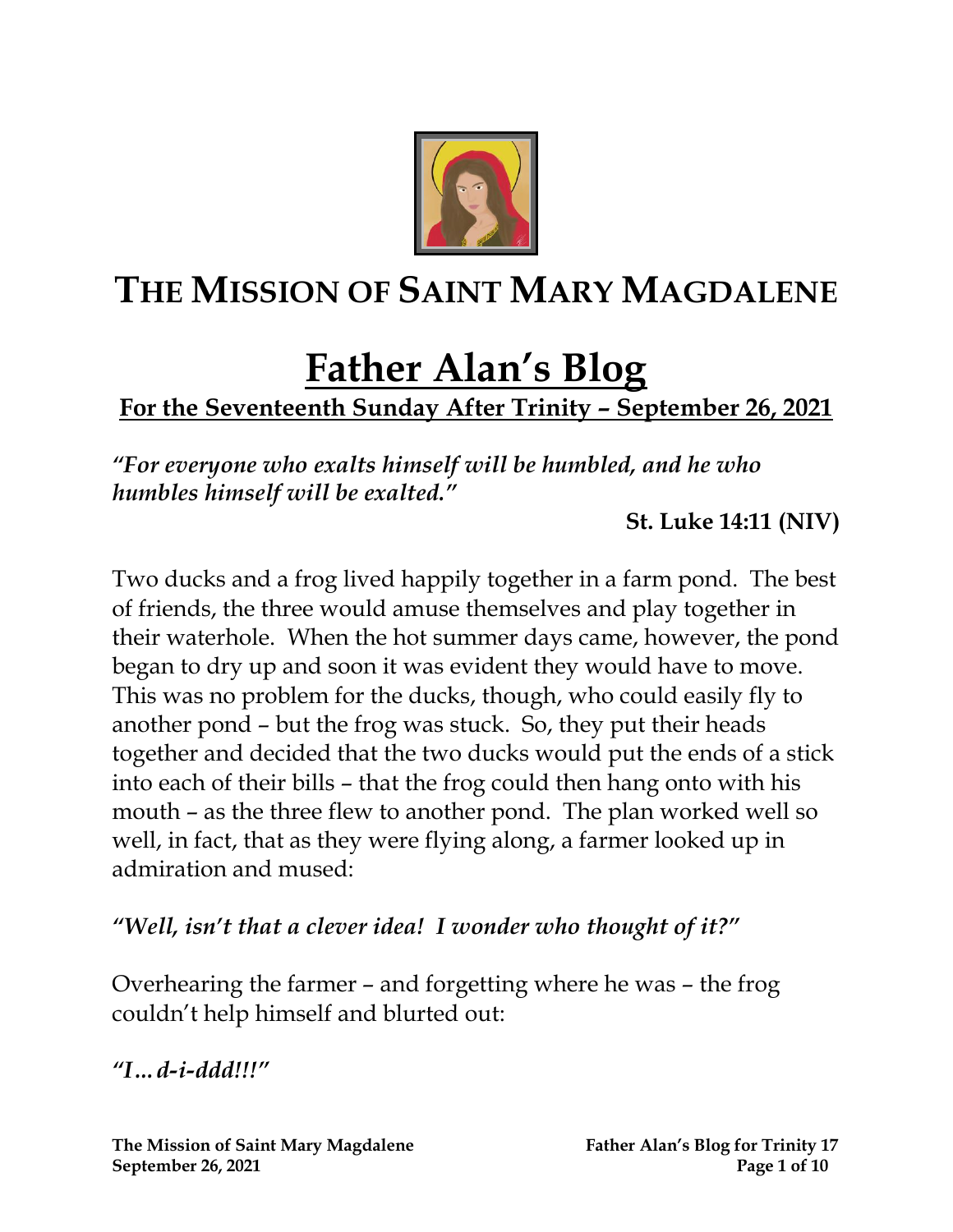



Now, I'm sure that we've all heard the expression:

#### **"Pride goes before a fall."**

Nonetheless, how many of us know that this adage is actually a misquoting of a particular verse of Holy Scripture (the King James Version of Proverbs 16:18, to be exact) which reads:

*"Pride goeth before destruction, and an haughty spirit before a fall."*

In either case, however, the meaning is very similar – and quite clear:

#### **People who are overconfident – or too arrogant – are most likely to fail.**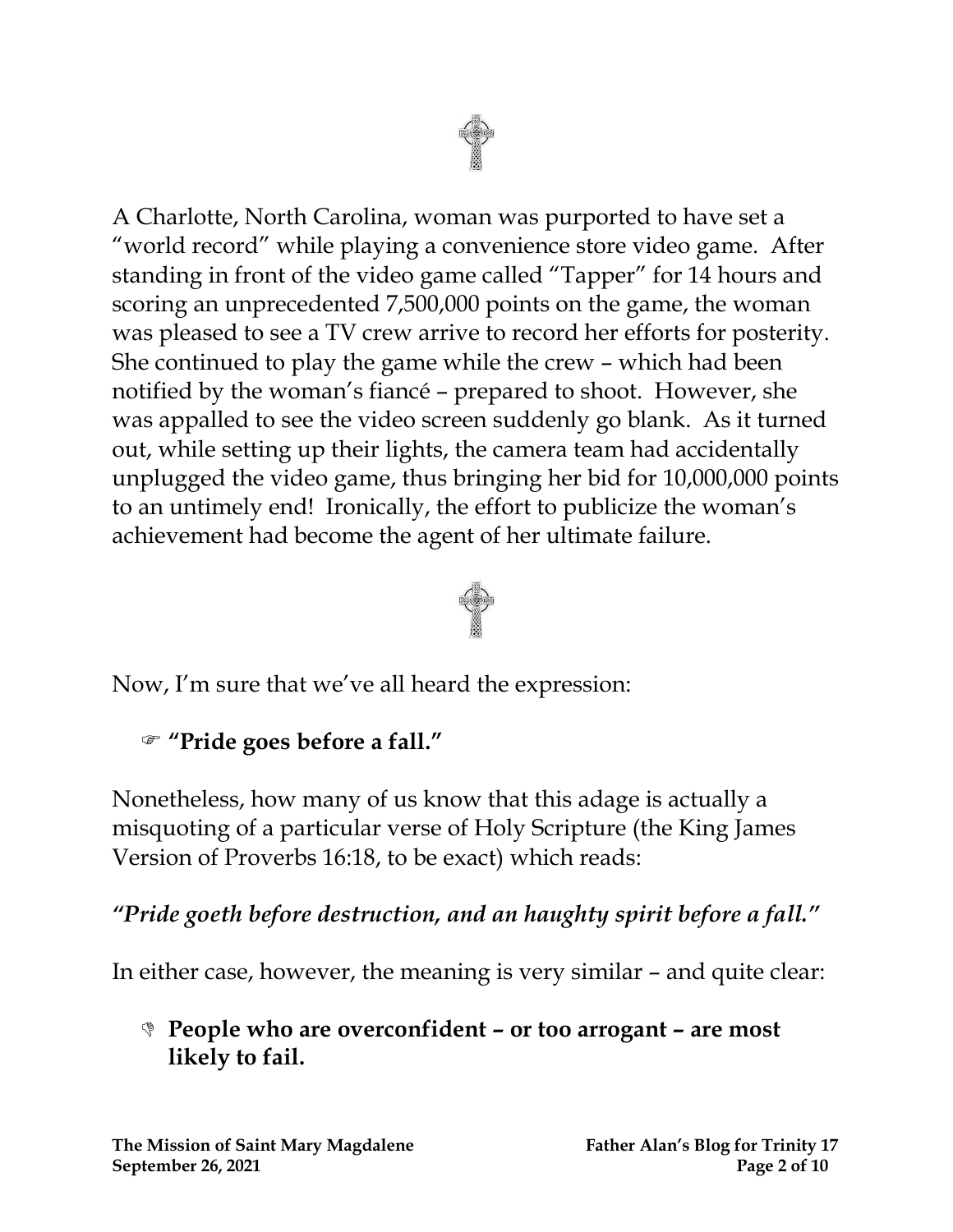Especially because they have chosen – in the pride and vanity of their broken human nature – to "go it alone" (namely, without God first and foremost in their hearts and in their lives).

President Abraham Lincoln understood this fact only too well, as is most evident in these words of wisdom he delivered to the American people at the height of their tragic Civil War, as part of his 1863 "Proclamation of a Day of National Humiliation, Fasting, and Prayer":

*"We have been the recipients of the choicest bounties of heaven. We have been preserved these many years in peace and prosperity. We have grown in numbers, wealth, and power as no other nation has ever grown. But we have forgotten God. We have forgotten the gracious hand which preserved us in peace and multiplied, and enriched, and strengthened us, and we have vainly imagined in the deceitfulness of our hearts that all these blessings were produced by some superior wisdom and virtue of our own. Intoxicated with unbroken success, we have become too self-sufficient to feel the necessity of redeeming and preserving grace, too proud to pray to the God that made us."*

Indeed:

*"Pride goeth before destruction, and an haughty spirit before a fall."*



Interestingly, in verse 11 of today's Gospel Lesson from St. Luke 14, our Lord Jesus Christ articulates remarkably similar words:

*"For all those who exalt themselves will be humbled, and all those who humble themselves will be exalted."* 

Now, even though Jesus imparted these words to a roomful of

**The Mission of Saint Mary Magdalene Father Alan's Blog for Trinity 17 September 26, 2021 Page 3 of 10**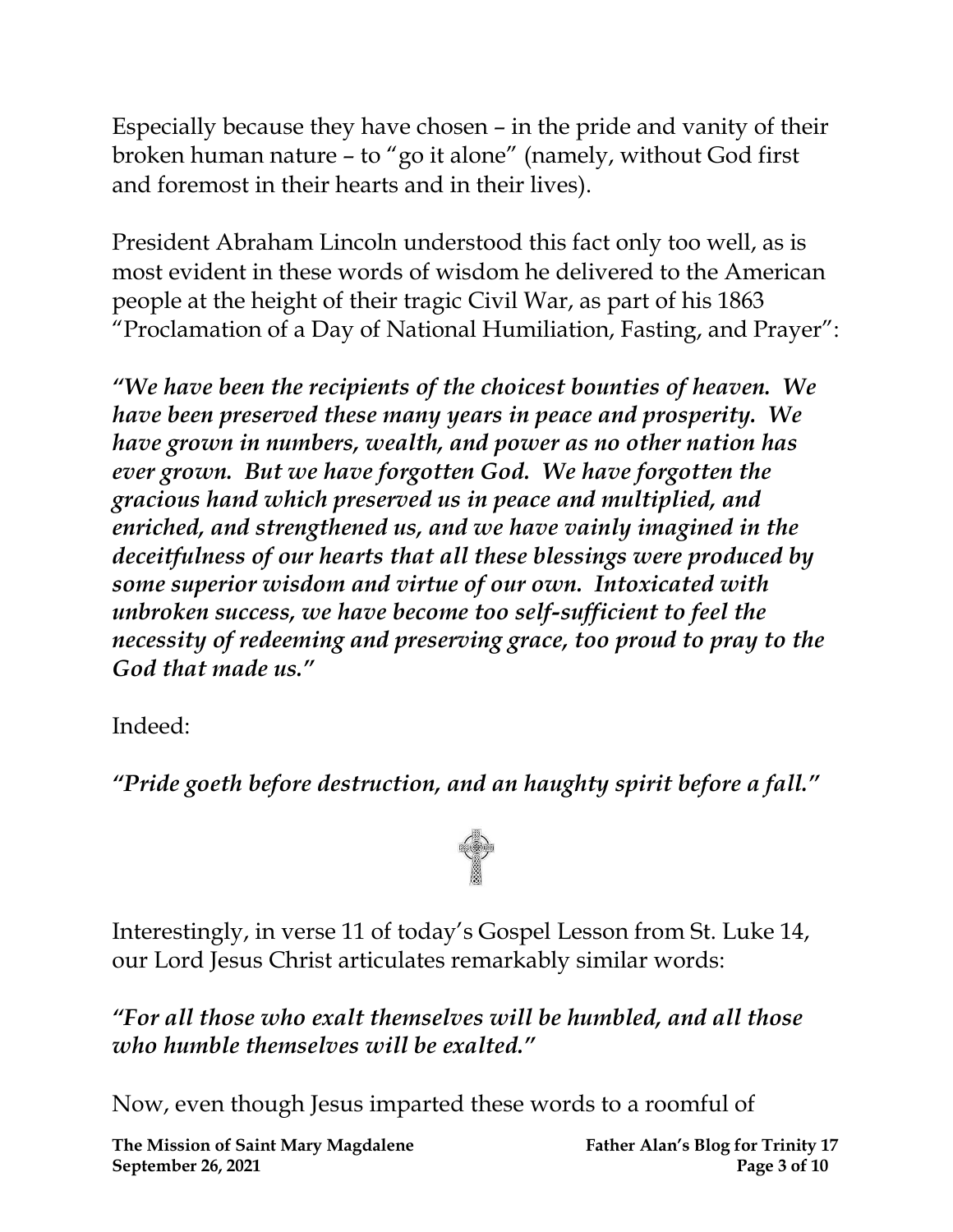Pharisees at a dinner 2,000 years ago, He could just as easily have said them to us today. Furthermore, these timeless words encapsulate one of the most difficult lessons – **if not THE most difficult lesson** – that we will ever be called upon to "mark, learn, and inwardly digest" in our earthly lives. Because we in the Christian Church (that is, those of us who purport to be "Christ-like" – for that is what the adjective "Christian" means, "a little Christ" or "like Christ") – are called:

**first, TO LOVE and to worship Almighty God in all faithfulness; and second, TO LOVE and to serve our neighbours in all faithfulness.**

Period.

Please note:

There is no mention of worshipping, or of serving, or of loving "self" here – for a very good reason: because "the world, the flesh, and the devil" does WAY TOO MUCH of that already. And I think we all have a pretty good idea of how THAT will turn out in the end, on the day when our Lord Jesus Christ returns for a second – and final – time to judge both the "quick and the dead", as affirmed in the Apostles' Creed. For, as I mentioned a few lines back, Jesus Himself promised (in verse 11a of today's Gospel Lesson):

*"…all those who exalt themselves WILL be humbled…"*



So, how can this possibly come about (that we can faithfully love and worship Almighty God, and faithfully love and serve our neighbours) in our day-to-day lives? Well, the answer is twofold: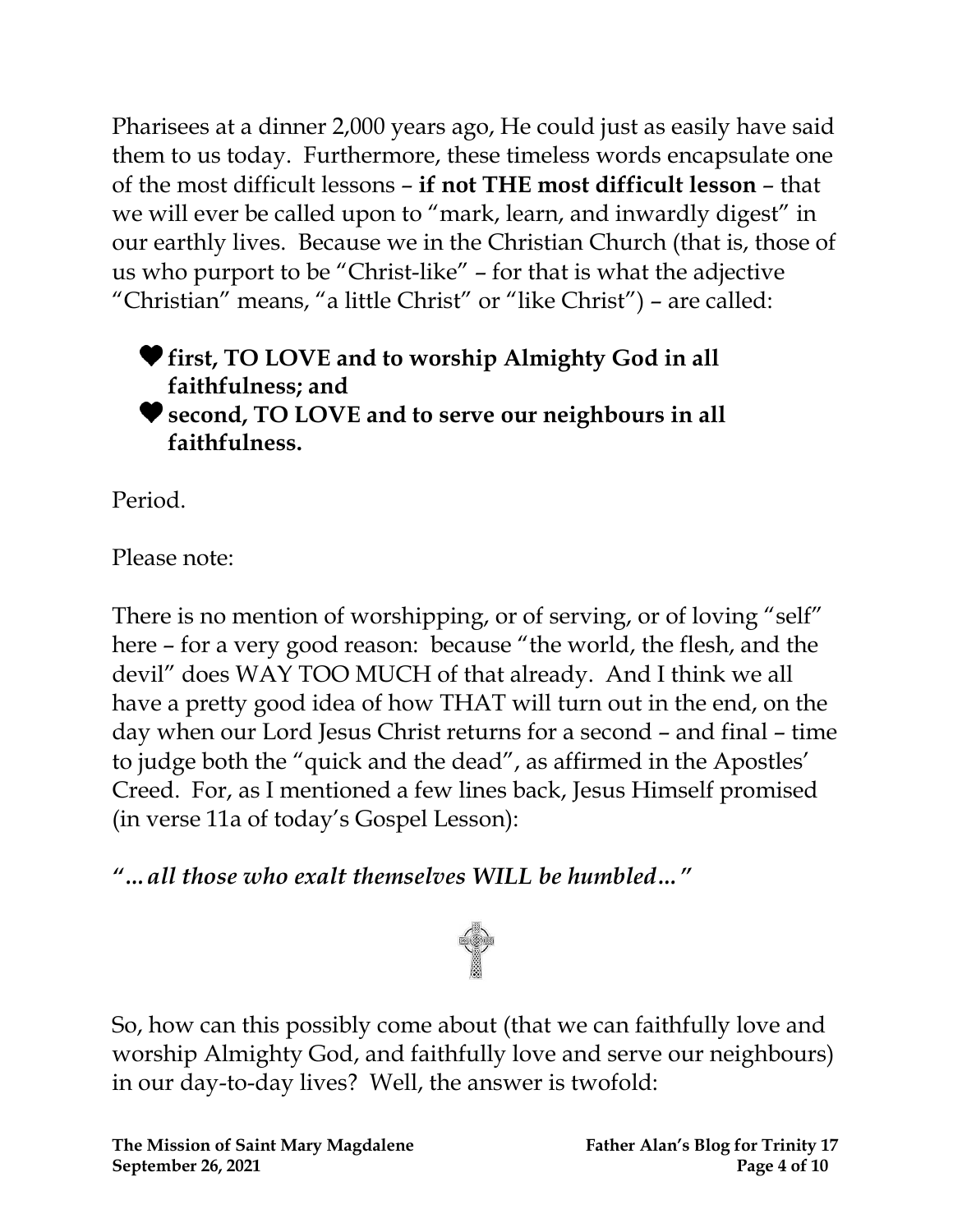## **through humility; and**

# $\triangle$  through grace.

We are taught about humility and grace – and their relationship to each other – in our readings (or "Propers") appointed for today, "The Seventeenth Sunday After Trinity". Six weeks ago, the Propers for Trinity 11 also treated the subject of humility, but there we were shown examples of humility TOWARDS GOD, in the self-effacing character of St. Paul, who humbly acknowledges (1 Corinthians 15:9):

## *"For I am the least of the Apostles and do not even deserve to be called an Apostle, because I persecuted the church of God."*

And in the humble prayer of the Publican at the Temple (in the "Parable of the Pharisee and the Tax Collector"; St. Luke 18:13c):

# *"God be merciful to me, a sinner."*

Today, however, we learn the more difficult lesson of humility in our dealings with OUR NEIGHBOURS.

In today's Epistle Lesson from Ephesians 4:1-6, St. Paul – writing from a prison cell in Rome, no less! –urges His readers (in verses 1a-2) to:

## *"…live a life worthy of the calling you have received. Be completely humble and gentle; be patient, bearing with one another in love."*

Lowly in him (or her) self, the true Christian will be meek towards others and will be careful of offending others. Therefore, we are called to be patient and forgiving when someone sins against us – for pride, harshness, and the bearing of a grudge have no place in the true Christian's character.

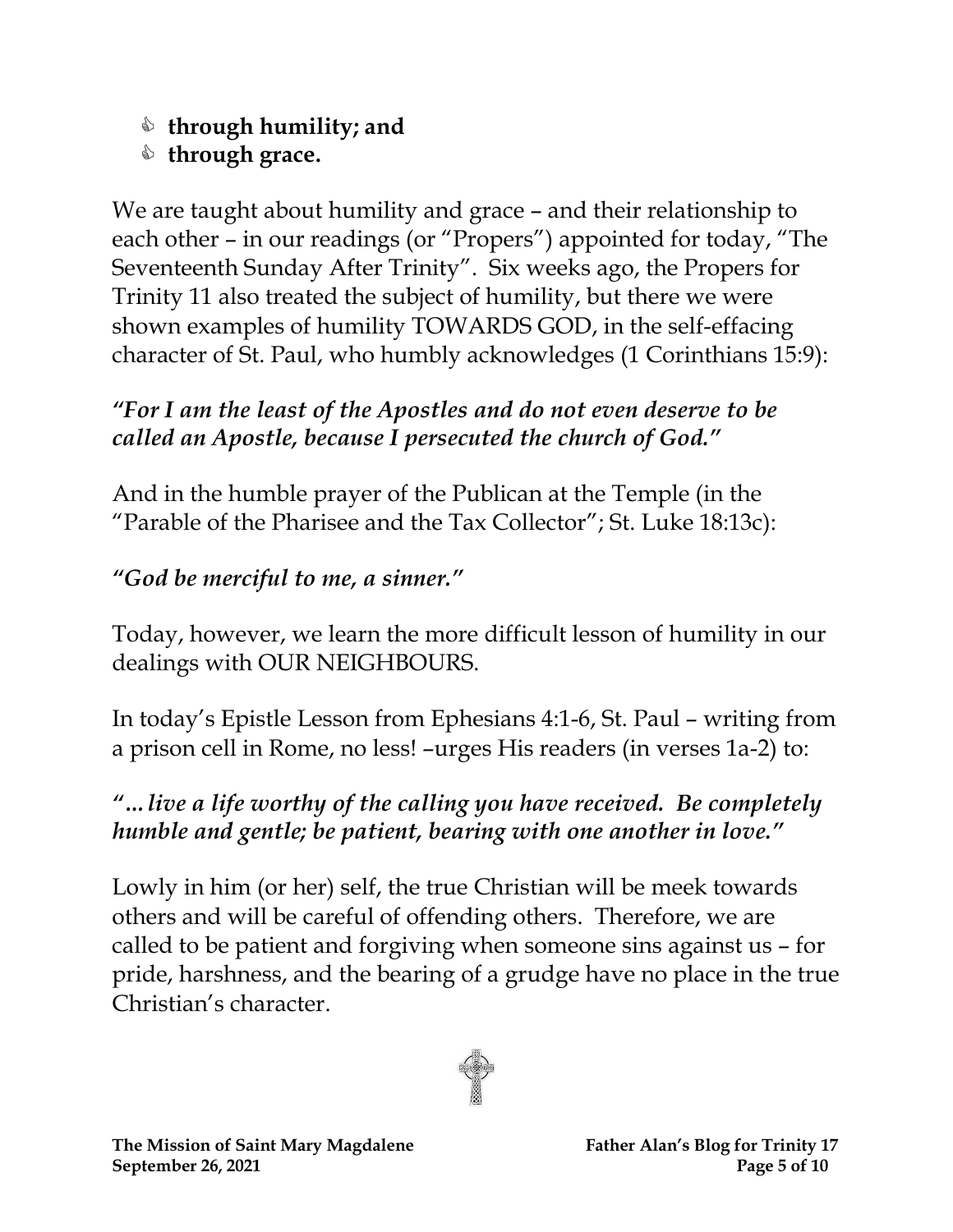Today's Gospel Lesson (St. Luke 14:1-11) continues this theme of humility towards our neighbours. One Sabbath day, some scribes and Pharisees came to a dinner at a chief Pharisee's house, not to repent and to do the will of the Father, no, instead, they came to find a reason to accuse Jesus of some sin (that is, ANY sin) – in this case, Jesus' healing on the Sabbath of a man with "dropsy" or "swelling", what healthcare professionals today would call "edema". It seemed that they were so enmeshed in the "minutiae" of the Law – which stipulated that medical procedures could not be performed on the Sabbath, as they were considered "work" – that these scribes and Pharisees couldn't even answer Jesus' query whether it was lawful to heal a sick person on the Sabbath. Jesus then subtly confirmed their hypocrisy, by pointing out that they wouldn't think twice of pulling their donkey (or, even, their ox) out of a ditch on the Sabbath. As Jesus observed, what truly motivated the Pharisees, who were constantly on the lookout for:

- **human respect;**
- **human attention; and**
- **human approval,**

was the respect of other Pharisees. Like children, the Pharisees were constantly jockeying for position in society's eyes, saying in effect:

*"Look at me! I'm sitting at the head of the table."* 

And that (as Jesus sternly warned in verse 11a) was the kind of hubris that not only will never bring real satisfaction, but, more importantly, will ultimately end in a fall:

*"For everyone who exalts himself will be humbled…"*

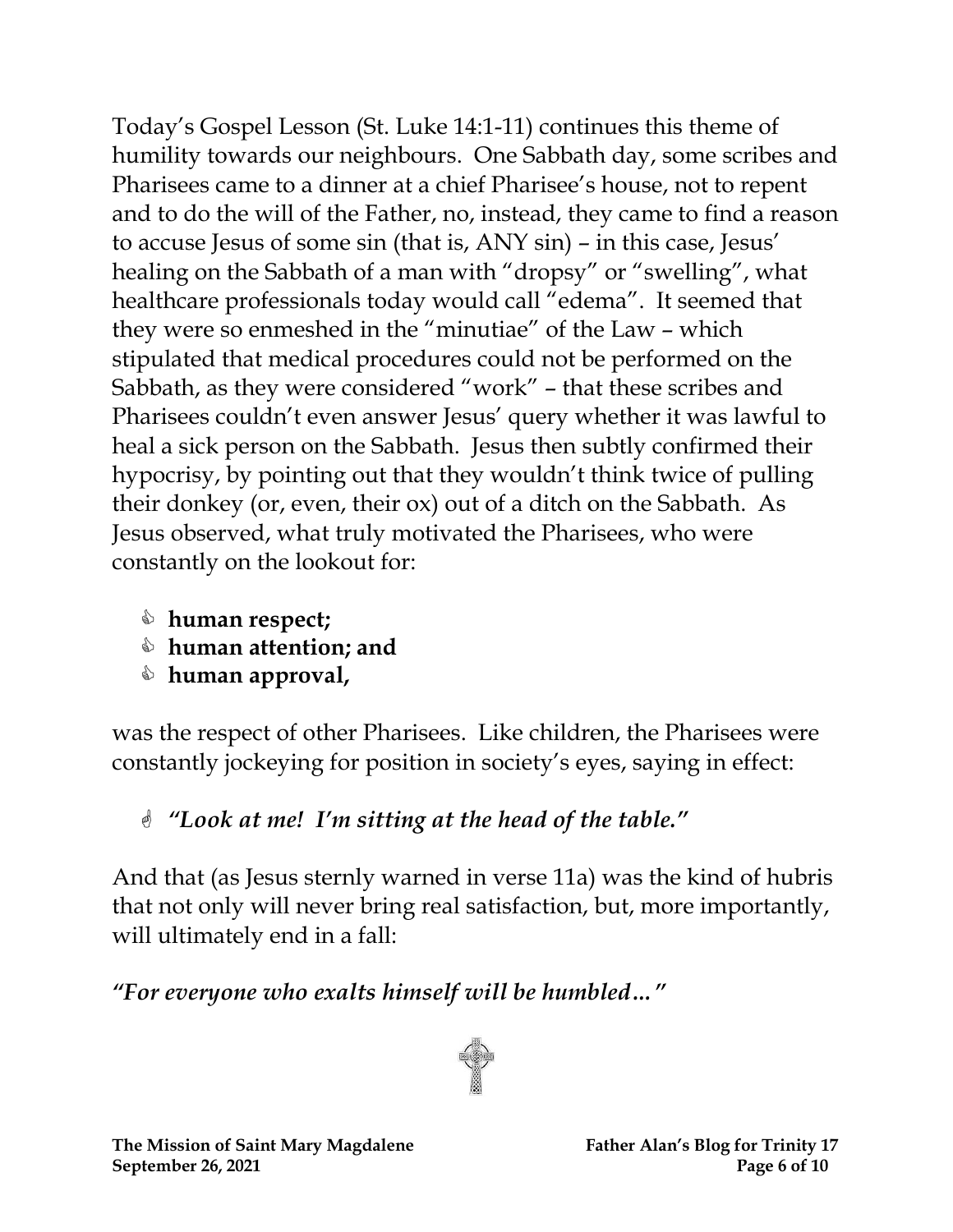Even so, before we start feeling a bit too "chuffed up" about ourselves, I feel compelled to ask at this point:

### **With what mindset (and "heartset") do we come to Jesus and to His "Banquet of Life", which Christ Himself – with wounded hands – celebrates for, and serves to, us during The Lord's Supper or Holy Communion?**

While we are mulling this eternal question over, please allow me to present these two cases in point.

Case #1:

At a counselling session with her priest to speak with him regarding a most troubling sin, a concerned young woman said:

*"Father, I have become aware of a disconcerting sin in my life which I cannot control. Every time I am at church, I look around at the other women, and I realize that I am the prettiest one in the whole congregation. None of the others can compare with my beauty. What can I do about this grievous sin?"*

With a deadpan look on his face, the priest replied:

*"Mary, the fact that you're mistaken is not a sin!"*

(To least the least, the anonymous writer of this story was "bang on" when he – or she – astutely commented:

*"Pride is the only disease that makes everyone sick – except the one who has it."*)

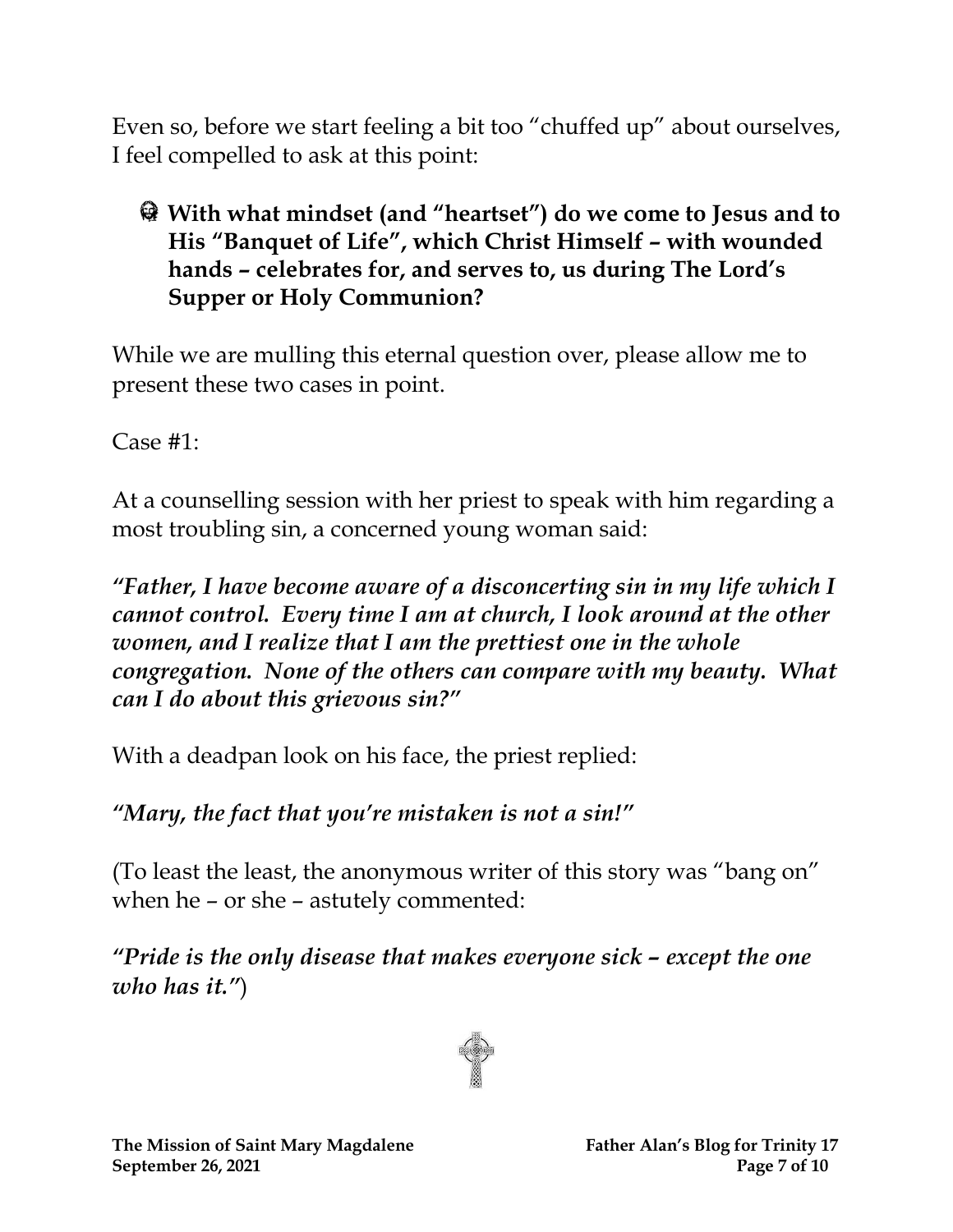Case #2:

The famous inventor, Samuel Morse, was once asked whether he ever encountered situations in which he didn't know what to do. Without hesitation, Morse responded:

*"More than once. And whenever I could not see my way clearly, I knelt down and prayed to God for light and understanding."*

Similarly, Samuel Morse received many honours from his invention of the telegraph, but felt undeserving, as evidenced by this "confession":

*"I have made a valuable application of electricity, not because I was superior to other men, but solely because God, who meant it for mankind, must reveal it to someone, and He was pleased to reveal it to me."*



So again, I ask:

**With what mindset (and "heartset") do we come to Jesus and to His "Banquet of Life", which Christ Himself – with wounded hands – celebrates for, and serves to, us during The Lord's Supper or Holy Communion?**

Perhaps the following words from Charles H. Spurgeon, a 19th century British Baptist and gifted preacher, might help us in this regard:

*"Be not proud of race, face, place, or grace."*

Interestingly, St. Paul's use of the word "grace" reveals to us how it is directly related to "humility", as described in today's Epistle and Gospel Lessons, when he writes (2 Corinthians 8:9):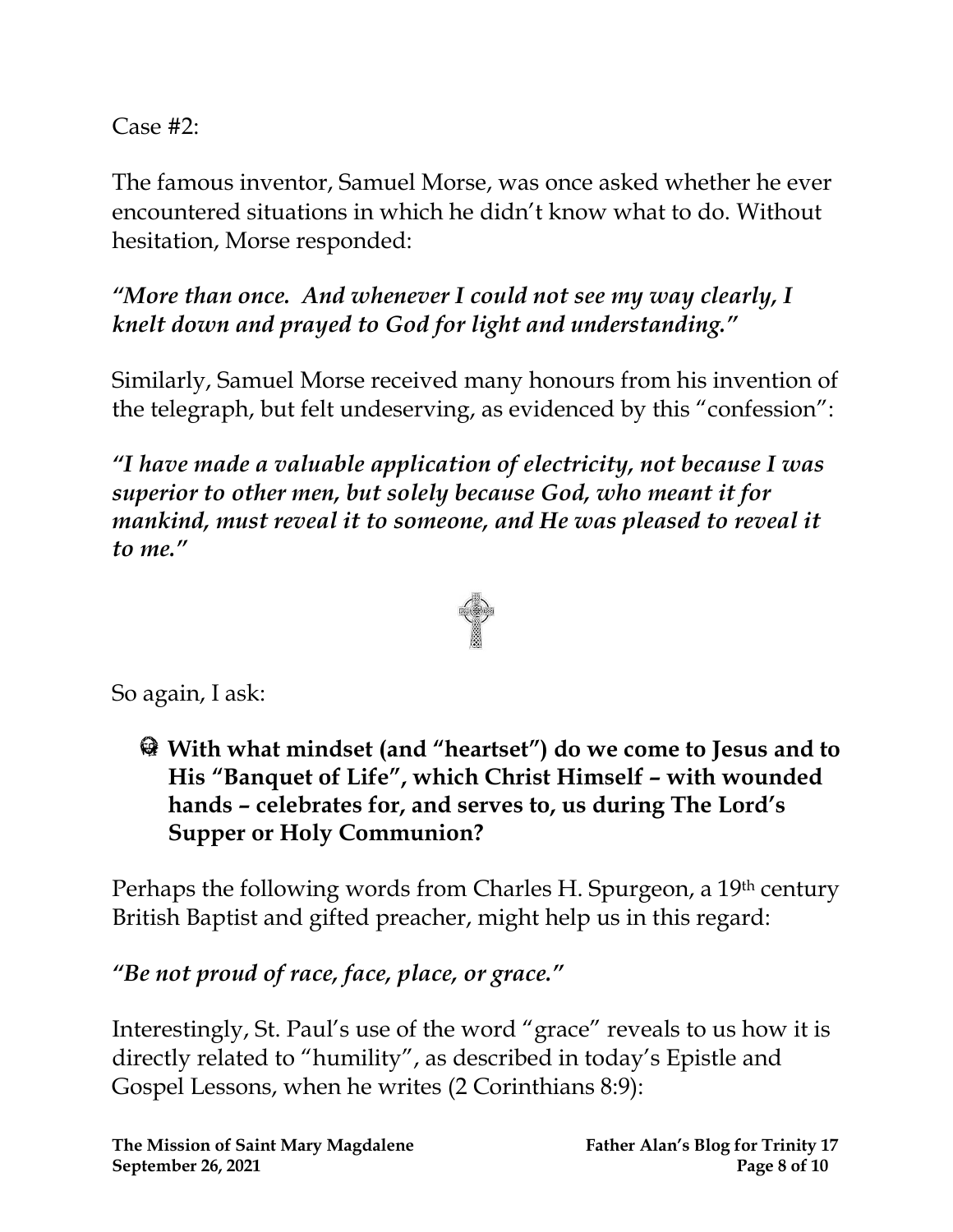*"For you know the grace of our Lord Jesus Christ, that though he was rich, yet for your sakes he became poor, so that you through his poverty might become rich."*

We know how great a favour and kindness Jesus did for us in humbling Himself – by becoming human and living among us in the flesh in order to reveal to us two things:

- **what God was really like; and**
- **exactly how – in all humility and selflessness – we are called to love and serve one another.**

Yet, mostly, Jesus, God's only Son, humbly came to earth to suffer the most humiliating, painful, and undeserved death, by being stapled to a tree, in the form of a wooden Roman cross, so that we – through faith in Him alone – might be saved from the penalty of eternal death for our sins. Consequently, if we are truly sincere in our desire:

- **to follow the example of our Blessed Lord Jesus Christ, by humbling ourselves before others; and**
- **to do "good works" with all lowliness and meekness,**

### **we NEED the grace of God working within us.**

Hence, today, when our Propers emphasize humility and good works towards others, we earnestly pray in today's Collect for God's grace both to PREVENT (that is, to go before) and to follow us. Or, to put it another way, we pray for the grace of God to SURROUND US.

For we need God's grace behind us:

- **to urge us on that we may not fall behind;**
- **to support us when we fail;**
- **to guard us from unseen enemies; and**
- **to bless our works with good results.**